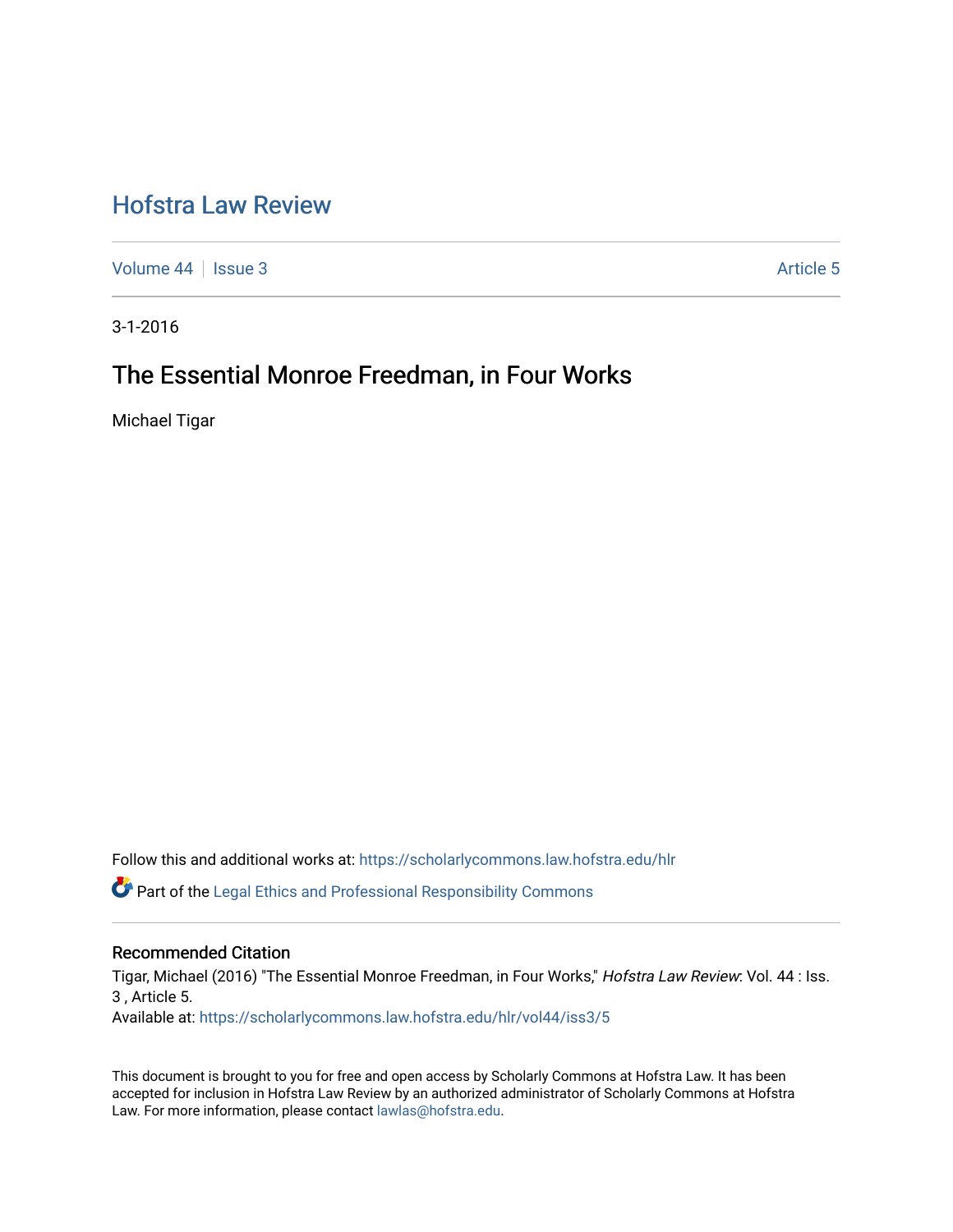## THE **ESSENTIAL** MONROE FREEDMAN, **IN** FOUR WORKS\*

## *Michael Tigar\*\**

Capturing Monroe's sixty years in the law, and the **fifty** years of our friendship, would be impossible. What does it truly mean to be a lawyer? Monroe addressed this question in so many contexts that no summary can do him justice. His is an integrated, considered body of work, based on human experience—his own and that of colleagues and clients. And, as you can see in everything he wrote, he also took vicarious account of injustices recorded in annals of the law and the lawless.

One cannot appreciate his contributions **by** reading a summary or bibliography, and **I** will not attempt to provide one. His work is not a series of episodes. Taken as a whole, it is a finely woven tapestry, in which we will continue to find new insight. Monroe would reject Oliver Wendell Holmes, Jr.'s image of "the law," but Holmes's metaphor of Bayeux suggests something important about Monroe's work:

When I think thus of the law, I see a princess mightier than she who once wrought at Bayeux, eternally weaving into her web dim figures of the ever lengthening past-figures too dim to be noticed **by** the idle, too symbolic to be interpreted except **by** her pupils, but to the discerning eye disclosing every painful step and every world-shaking contest **by** which mankind has worked and fought its way from savage isolation to organic social life.

**<sup>\*</sup>** Published in *The Professional Lawyer,* Volume **23,** Number 2 C **2015 by** the American Bar Association. Reproduced with permission. **All** rights reserved. This information or any portion thereof may not be copied or disseminated in any form or **by** any means or stored in an electronic database or retrieval system without the express written consent of the American Bar Association.

This Article has been reformatted and slightly altered for conformity with the THE BLUEBOOK: **A UNIFORM** SYSTEM OF **CITATION** (Columbia Law Review Ass'n et al. eds., 20th ed. *2015)* and the standards of the *Hofstra Law Review* for the purposes **of** our journal's publication.

**<sup>\*\*</sup>** Michael Tigar is a human rights lawyer. He is emeritus professor of law at Duke University School of Law and Washington College of Law. He is a past chair of the **ABA** Section of Litigation and is the author of books, articles, essays, and plays.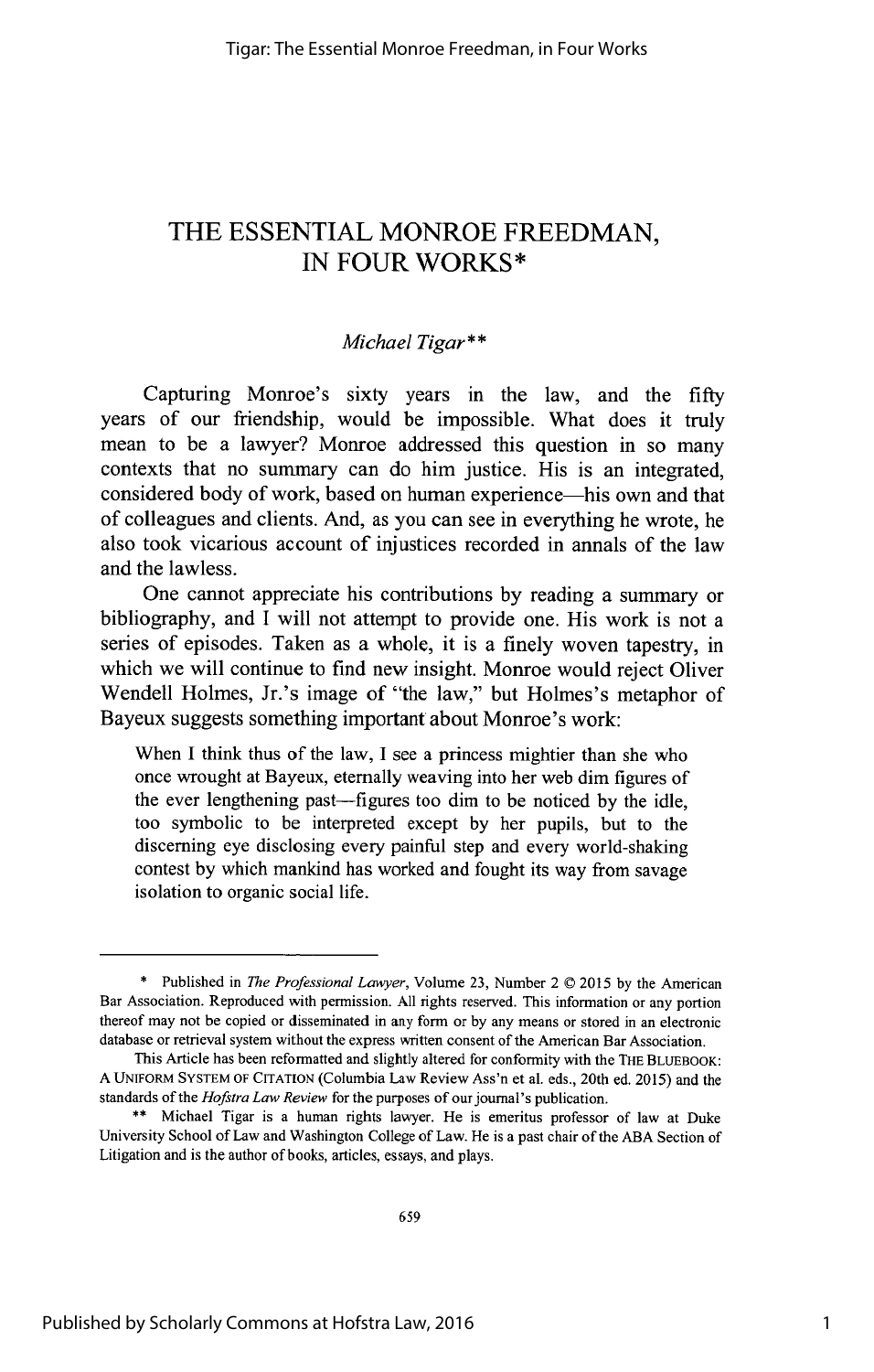#### *HOFSTRA LAWREVIEW* **660** [Vol. 44:659

The tapestry image appeals to me because Monroe's work was not conceived all of a sudden and then worked out over time. His ardent, insistent, probing, sometimes fierce or sardonic-almost never solemnmethods of inquiry led him to embroider the main themes of his work with new examples and insights, and even at times to go back and change an emphasis or rendering.

**I** met Monroe in **1966,** shortly after **I** came to Washington, **D.C.** Our mutual friend, Ralph Temple, was staff counsel of the **ACLU** in **D.C.'** There was a time when the three of us considered forming a law firm-Freedman, Temple, and Tigar. But we did not, though we kept in touch for all the intervening years. Ralph died in **1978.**

We three moved away from Washington in different directions, but we continued the conversations we had begun every time we met.

Many people know about Monroe's and my debate about how and why we choose our clients, and what, if any, justification we should have for our choices. We came at this issue from different perspectives, sometimes in harsh disagreement. The fundamental issue for both of us was every lawyer ought to have some vision of his or her social responsibility. That is, the things we call "rules of professional responsibility" do not define the field of ethics properly so called. These rules, which Monroe at times decried as too limited, too timid, and sometimes solipsistic, define at most some small part of what lawyers are and should be. What we wrote and said was impassioned, though **I** think with mutual respect.

Just a hint, then, of what he thought and believed and gave to us. Let me visit four of his works: One of his paeans to Lord Brougham; his calling to account two lawyers who abandoned a death row client; a sharp attack on prosecutors who lie and cheat; and finally, his iconoclastic look at Atticus Finch.<sup>2</sup>

**<sup>1.</sup>** Known at the time as the National Capital Area Civil Liberties Union, it is now the American Civil Liberties Union of the National Capital Area.

*<sup>2.</sup> See* Monroe H. Freedman, *Atticus Finch-Right and Wrong,* 45 **ALA.** L. REv. 473 (1994); Monroe H. Freedman, *Henry Lord Brougham-Advocating at the Edge for Human Rights, 36* **HOFSTRA** L. REv. **311 (2007)** [hereinafter Freedman, *Henry Lord Brougham];* Monroe H. *Freedman, Professional Discipline ofDeath Penalty Lawyers and Judges,* 41 HOFSTRA L. REv. **603 (2013);** Monroe H. Freedman, *The Use of Unethical and Unconstitutional Practices and Policies by Prosecutors' Offices, 52* **WASHBURN** L.J. **1** (2012) [hereinafter Freedman, *The Use of Unethical and Unconstitutional Practices].*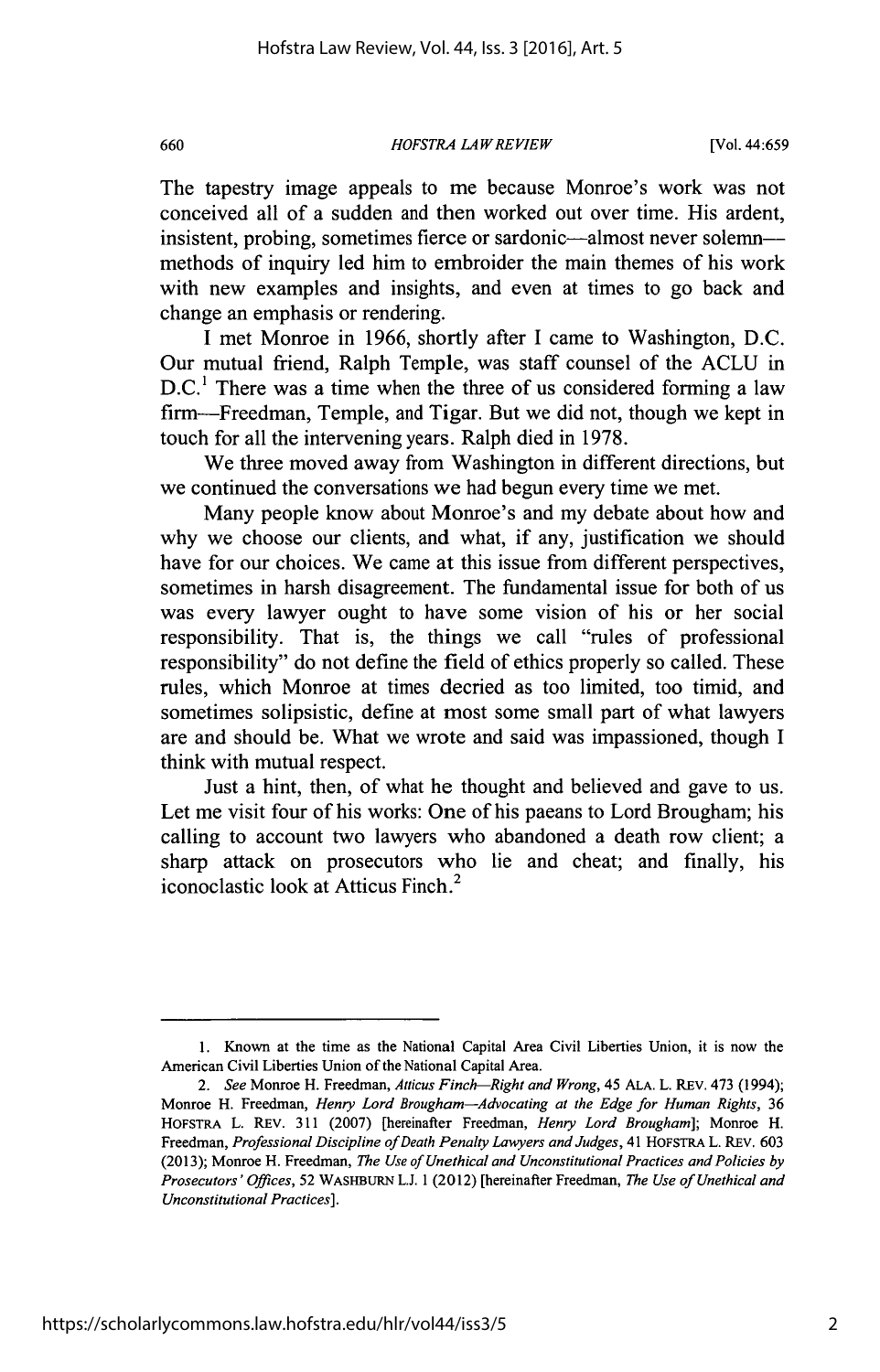#### *THE ESSENTIAL MONROE FREEDMAN* **2016] 661**

#### LORD BROUGHAM

In **2007,** Monroe convened a conference at Hofstra to consider "lawyering at the edge." He called his own contribution *Henry Lord Brougham-Advocating at the Edge for Human Rights.'* Brougham's life and litigation had long engaged Monroe's attention. While representing Queen Caroline of England in the House of Lords-the "peer" sitting as a jury-Brougham had defined the advocate's role in terms that adumbrated Monroe's own ideas. Warned that his representation of the Queen might endanger the monarchy, Brougham said:

[A]n advocate, in the discharge of his duty, knows but one person in all the world, and that person is his client. To save that client **by** all means and expedients, and at all hazards and costs to other persons, and, among them, to himself, is his first and only duty; and in performing this duty he must not regard the alarm, the torments, the destruction which he may bring upon others. Separating the duty of a patriot from that of an advocate, he must go on reckless of consequences, though it should **be** his unhappy fate to involve his country in confusion.

Monroe loved that statement. He quoted it many times and defended his view of Brougham from critics who claimed that Brougham himself had later in life softened his vision of the advocate's duty of zeal.

Monroe's **2007** Hofstra essay takes our view beyond the "professional responsibility" of principled and zealous representation. It was never Monroe's view that all lawyers must be "at the edge" in terms of seeking social justice. You might choose to be a prosecutor, or to represent wealthy people or corporations, provided you did so in harmony with the rules of professional responsibility. **I** do find in his work a suggestion that those rules ought to make pro bono work a duty, the breach of which can be enforced with professional discipline, rather than merely advising that lawyers do such work.

Monroe also counseled that lawyering at the edge was not lawyering "over the edge." If properly interpreted, the rules of ethics--or professional responsibility if you will—not only allow but require the lawyer to court the risks of which Brougham spoke.

Brougham was a zealous campaigner, opposing not only the institution of slavery but the entire array of social injustices of England in the early 1800s. We can easily understand Monroe's approval of Brougham's views on the advocate's role in litigation, but what is a professor of professional responsibility doing **by** lauding Brougham

**<sup>3.</sup>** Freedman, *Henry Lord Brougham, supra* note 2.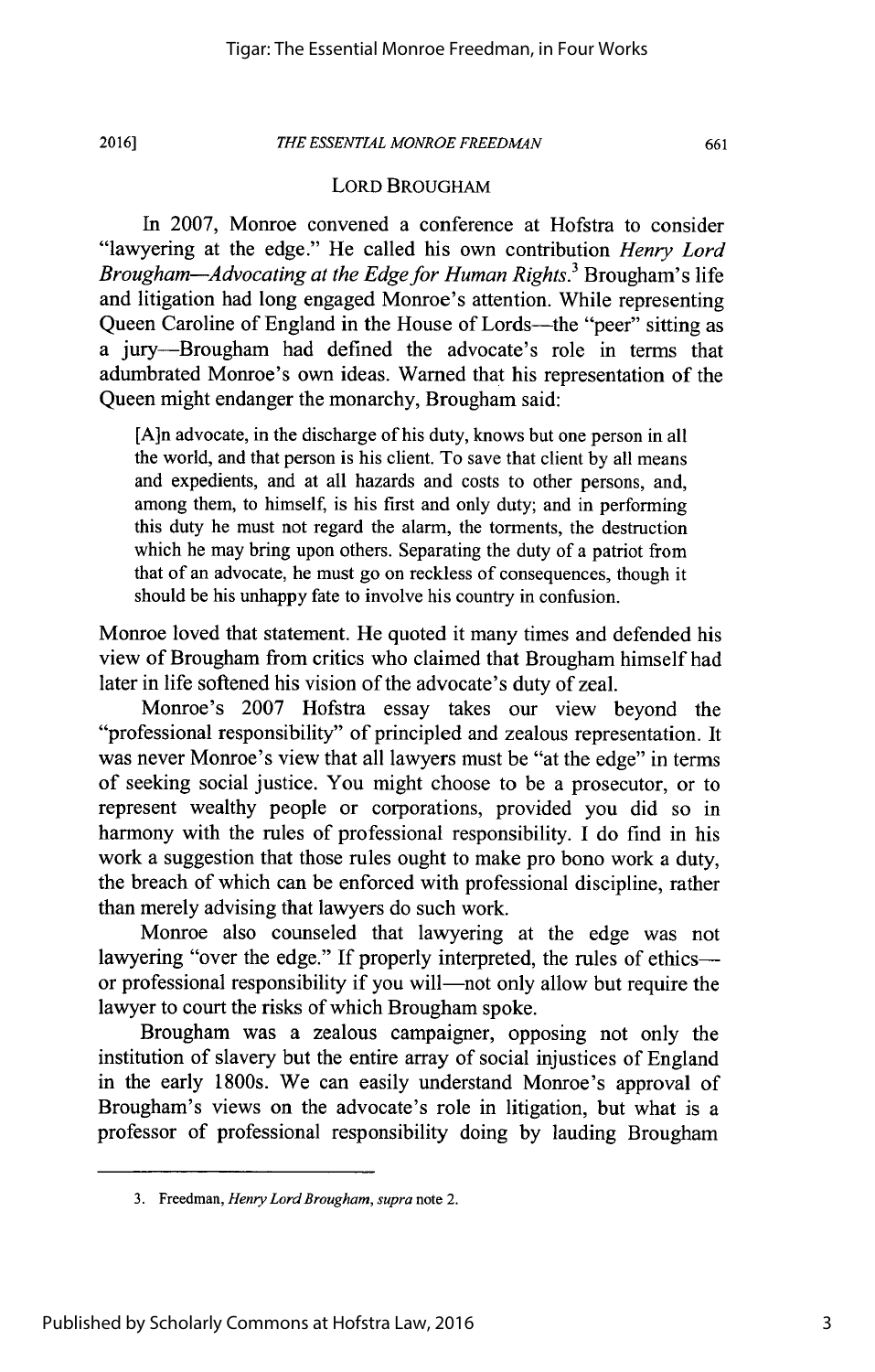*HOFSTRA LA WREVIEW* **662** [Vol. 44:659

social justice advocacy in the context of a symposium on what lawyers ought to be doing?

Monroe's essay contains the key. He begins **by** quoting a racist **1858** speech **by** Abraham Lincoln, and contrasts it with Brougham's antislavery oration of **1838.** He laments that Brougham is largely forgotten, while Lincoln is celebrated as an emancipator.

One is led to think of Vachel Lindsay's paeans to Governor John Peter Altgeld, Clarence Darrow's friend and mentor, who pardoned the Haymarket defendants. Lindsay's poem is called "The Eagle That Is Forgotten." And in the poem "Bryan, Bryan, Bryan, Bryan," Lindsay wrote:

Where is Altgeld, brave as the truth, Whose name the few still say with tears? Gone to join the ironies with **Old** John Brown, Whose fame rings loud for a thousand years.

Monroe was always willing to debate a point. But when the principle was seen, analyzed, and defended, he would not temporize, nor heap praise on someone who did. He also knew, from study and personal experience, that lawyers see the human condition more closely than those in most other professions. Having seen injustice close at hand, one might not have the duty to address it, but certainly one could not claim to be doing that while in fact acting half-heartedly and with faint effort.

Monroe was too modest to make the comparison, but we can. Brougham pushed the idea of zealous advocacy to a limit that many powerful people found unacceptable. He confronted social injustice. He took his advocacy—including his defense of Queen Caroline—into the public media. This sounds a lot like our friend Monroe, and we will remember the example he set as much or more than what he wrote and said.

Put another way: To stand, as Monroe did for six decades, and confront social injustice against all manner of attack, requires a firm sense of who you are and what you are doing. That in turn requires that you live **by** the standards you have set for others and that you claim to have set for yourself. Monroe did not simply talk about a subject called "ethics." He was ethical.

## **MAPLES** V. **THOMAS, 132 S. CT. 912** (2012)

In **2013,** Monroe discussed the professional responsibility issues in capital case representation. The *ABA Guidelines for the Appointment and Performance of Defense Counsel in Death Penalty Cases* had **by** that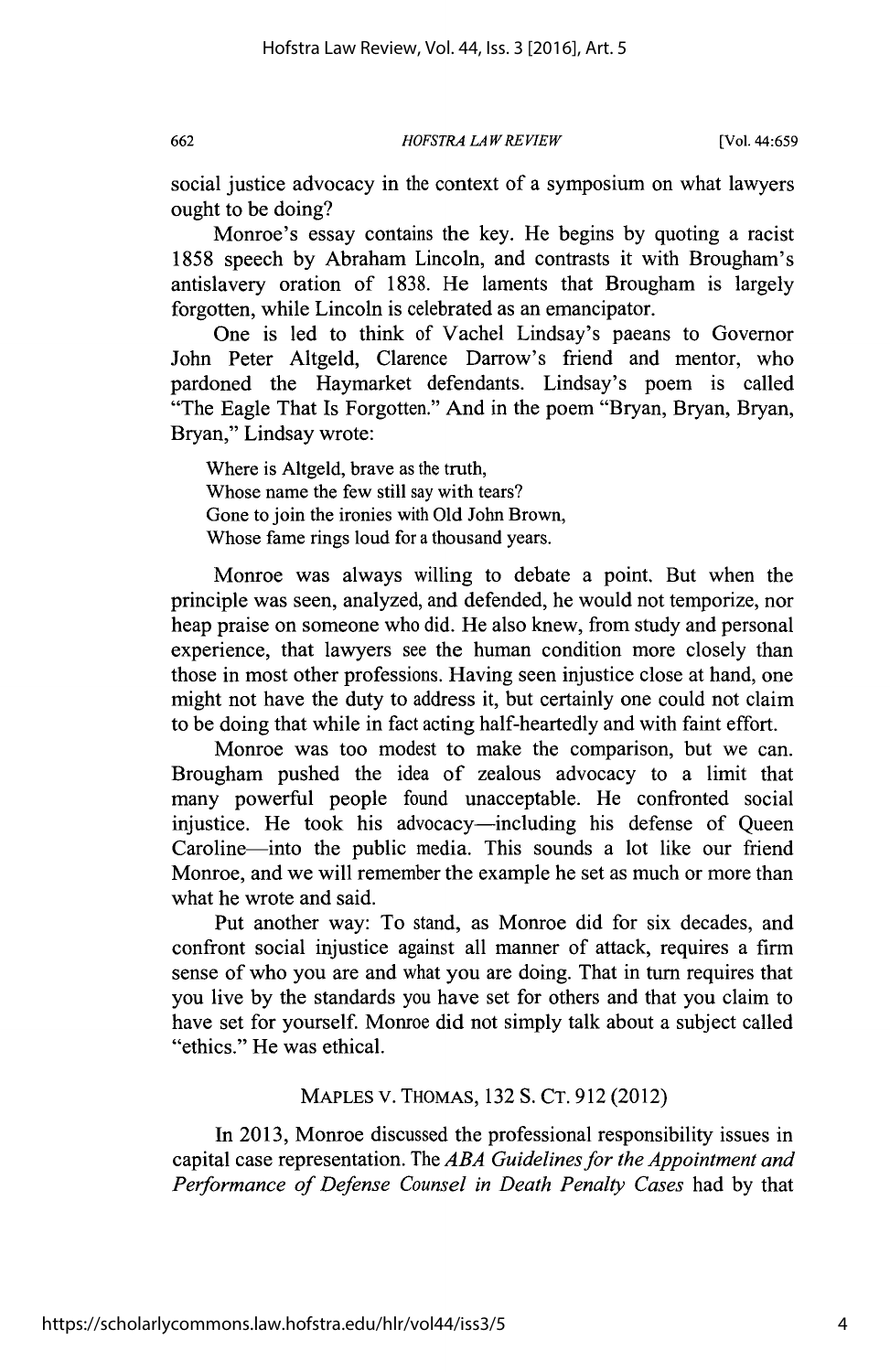time-twenty years after first appearing-been revised and strengthened. Many courts had cited them with approval and some courts regarded them as setting out enforceable minimum standards.

Yet Monroe's discerning analysis of the **ABA** standards is not, for me, the most revealing part of the article. It is Monroe's dissection of lawyer performance in *Maples v. Thomas* that shows us Monroe's philosophy of client representation.

Here is an abbreviated summary of the facts: Cory Maples was an Alabama criminal defendant. His trial counsel was underpaid, illprepared, and ineffective. Mr. Maples was sentenced to death. Two associates in the New York firm of Sullivan **&** Cromwell entered the case and agreed to assist Mr. Maples in filing for state court postconviction relief. This was a necessary step towards an eventual federal habeas corpus petition.

The two lawyers helped to draft a state trial court post-conviction petition but then did nothing to get a hearing on the petition. They then left Sullivan **&** Cromwell to pursue other opportunities. When the Alabama trial judge denied the petition, the order came to the Sullivan  $\&$ Cromwell mailroom. Because the two lawyers were no longer at the firm, the mailroom clerk returned the envelope to the Alabama court clerk unopened.

This default meant that Mr. Maples's further state court proceedings were futile, and his eventual federal habeas corpus petition was denied because he had failed to avail himself of his state court remedy. The **U.S.** Supreme Court held that the two associates' abandonment of their client excused the procedural defaults.

Monroe's discussion of the Maples case leads us away from the intricacies of procedural default to ask what should happen to lawyers whose inattention to their duties imperils a client's life. Here is Monroe in top form. He arraigns the two associates, their law firm, their law partner, and their Alabama local counsel. He then circles back to focus on the associates. Neither of these young lawyers has showed any appreciation of their misconduct. None of the lawyers, nor the law firm itself, has been subjected to professional discipline.

Monroe contrasts this failure to enforce standards with proceedings taken against defense counsel who are claimed to have been too vigorous in seeking to prevent a client's execution. And he notes that judges who appoint counsel are often complicit, appointing lawyers who are not qualified, or failing to provide adequate resources for the defense.

Published by Scholarly Commons at Hofstra Law, 2016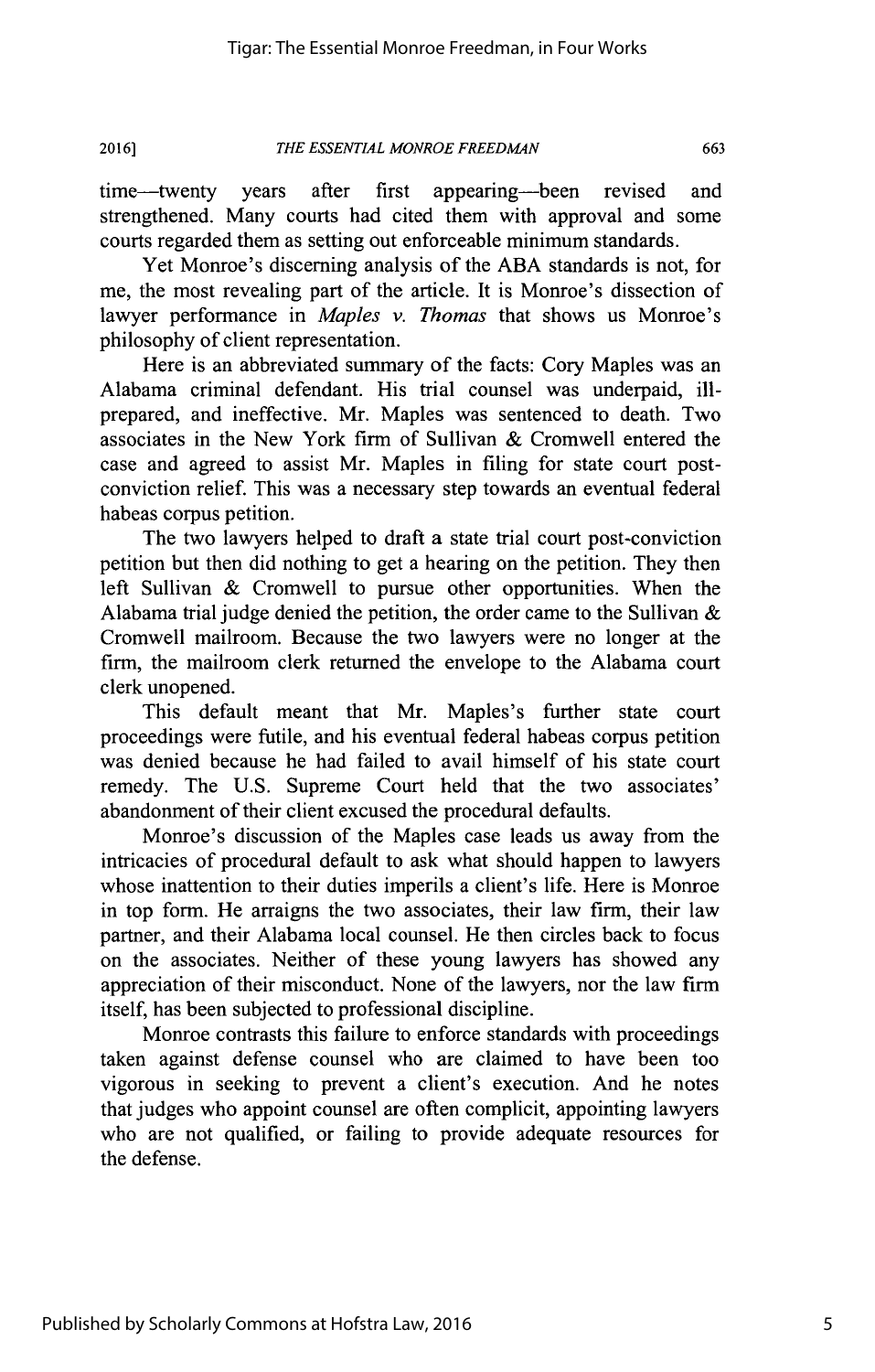#### *HOFSTRA LAW REVIEW* 664 [Vol. 44:659

Monroe's analysis characteristically takes in all the elements of the systemic failure of effective representation in capital cases. But the flame of his passion for justice burns most clearly when he illuminates two issues. The first of these is the lawyers' lack of commitment to a client they are sworn to defend. Death penalty work has a certain glamour and cachet for lawyers in big firms whose daily legal diet may be tedious.

These two young lawyers came into the case and quickly saw the most important issue. And then when it was time for the difficult, frustrating, and time-consuming business of getting a hearing date, and of making sure that the case was in good hands, they walked away. The litany of professional responsibility rules that these lawyers and those in their firm violated does not tell the entire story. Monroe tells that storythere is this broader and deeper idea of commitment to a client that goes beyond literal compliance with the rules. There is, as Monroe might say, the Brougham standard. This is "ethics" properly so called.

The second issue is the systemic failure of judges and the bar to take seriously this constitution-based idea of effective, zealous representation. **Of** what use are these rules if they are not enforced, or if enforced applied with an uneven hand? This is Monroe as eloquent social critic. The rules are simply devices with which one might fashion a system that could merit the name "justice." As matters stand, they are simply lies the regime tells the people.

### PROSECUTORS **AND ETHICS**

Monroe taught us that to see "the law" at work, one should concentrate on stories that showed the characteristics that he wished to praise or condemn. His essay, *The Use of Unethical and Unconstitutional Practices and Policies by Prosecutors' Offices,* is an example of his way of seeing.<sup>4</sup>**I** choose this essay because it encapsulates so many of the insights that Monroe gave us.

The essay reminds of the Mae West movie in which the prosecutor asks her, "What! Did you ever hear my integrity questioned?" And she says, "Honey, I've never even heard it mentioned!"

Monroe's method of attack is itself a lesson. He identifies two sources of prosecutor misbehavior: office policies that encourage rule violation and the problem of the rogue prosecutor. For defense counsel,

*<sup>4.</sup> See generally Freedman, The Use of Unethical and Unconstitutional Practices, supra* note 2.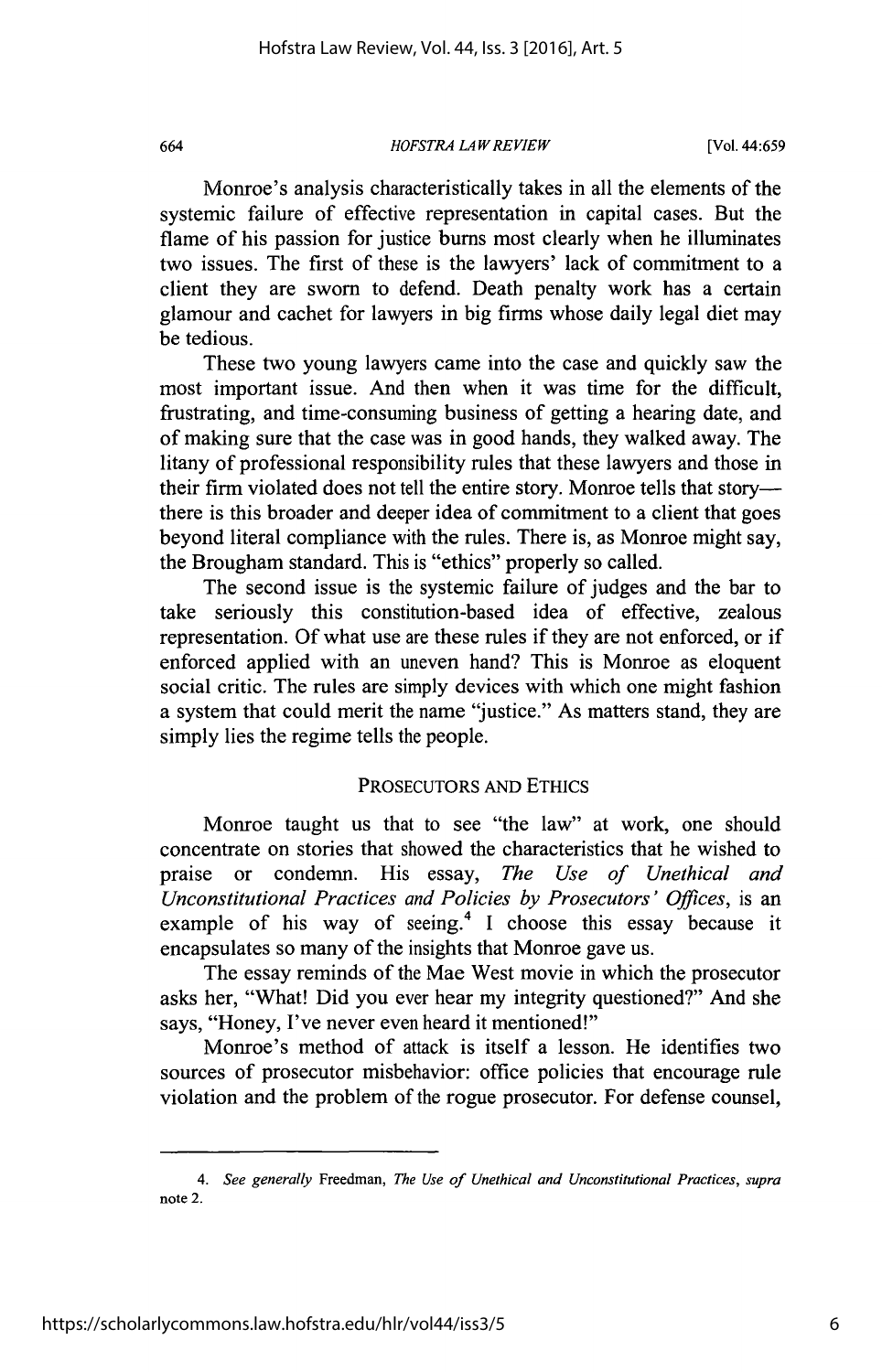the tactics for uncovering and combatting prosecutorial misconduct will vary depending on the real source of the wrongdoing.

Monroe also reminds us that, regrettably, the official response to both kinds of wrongdoing is the same: **"[A]** computerized review has shown that there have been only **100** reported cases of professional discipline of federal and state prosecutors in the previous century-an average of only one disciplinary case per year."<sup>5</sup> When government commits wrong, it has more power to inflict harm than any private person, and given its refusal to police itself, it is a recidivist.

But, Monroe tells us, fear not. The paucity of reported cases of professional discipline does not mean he will have a hard time finding examples of bad prosecutor behavior. Rather, there are so many of them that choosing some for his essay is difficult.

Reading this essay, **I** cast my mind back to the controversy that Monroe generated **by** his early work on defense counsel's duties in criminal cases. Judges and leaders of the bar attacked him, and some of them sought to have him disbarred. These same paragons of ethical virtue turned out to be hypocrites. **If** they believed what they were preaching, we would find the law reports full of cases disciplining prosecutors. To paraphrase Samuel Butler, the officials who condemned Monroe and yet failed to discipline prosecutors are equally horrified at seeing ethics doubted and at seeing them practiced.

Imagine if all the interstate highways had billboards saying, "There is a posted speed limit, but we have decided not to enforce it. Your odds of getting a speeding ticket are about one in **100,000."** What would drivers do? Prosecutors operate in an environment where even those of noblest mind are tempted to ignore the rules. It is in this "real world," not one imagined **by** Monroe's detractors, that defense counsel must make decisions and the lives and liberty of real people are at stake.

Monroe's use of examples is didactic in another way. Our understanding of prosecutors' ethical violations is helpful to us only if we can recognize them when we see them, and can understand how to confront them. As the growing number of exonerations proves, the state has a habit of covering its misdeeds in secrecy and mendacity. We need the lawyer's tools of vigorous inquiry to uncover them and to seek a remedy.

At all the levels of his discourse, therefore, this article teaches us. Monroe's selections, and the way he tells these stories, put into play all his qualities of discernment and eloquence. He knows that in making his

*<sup>5.</sup> Id. at 2.*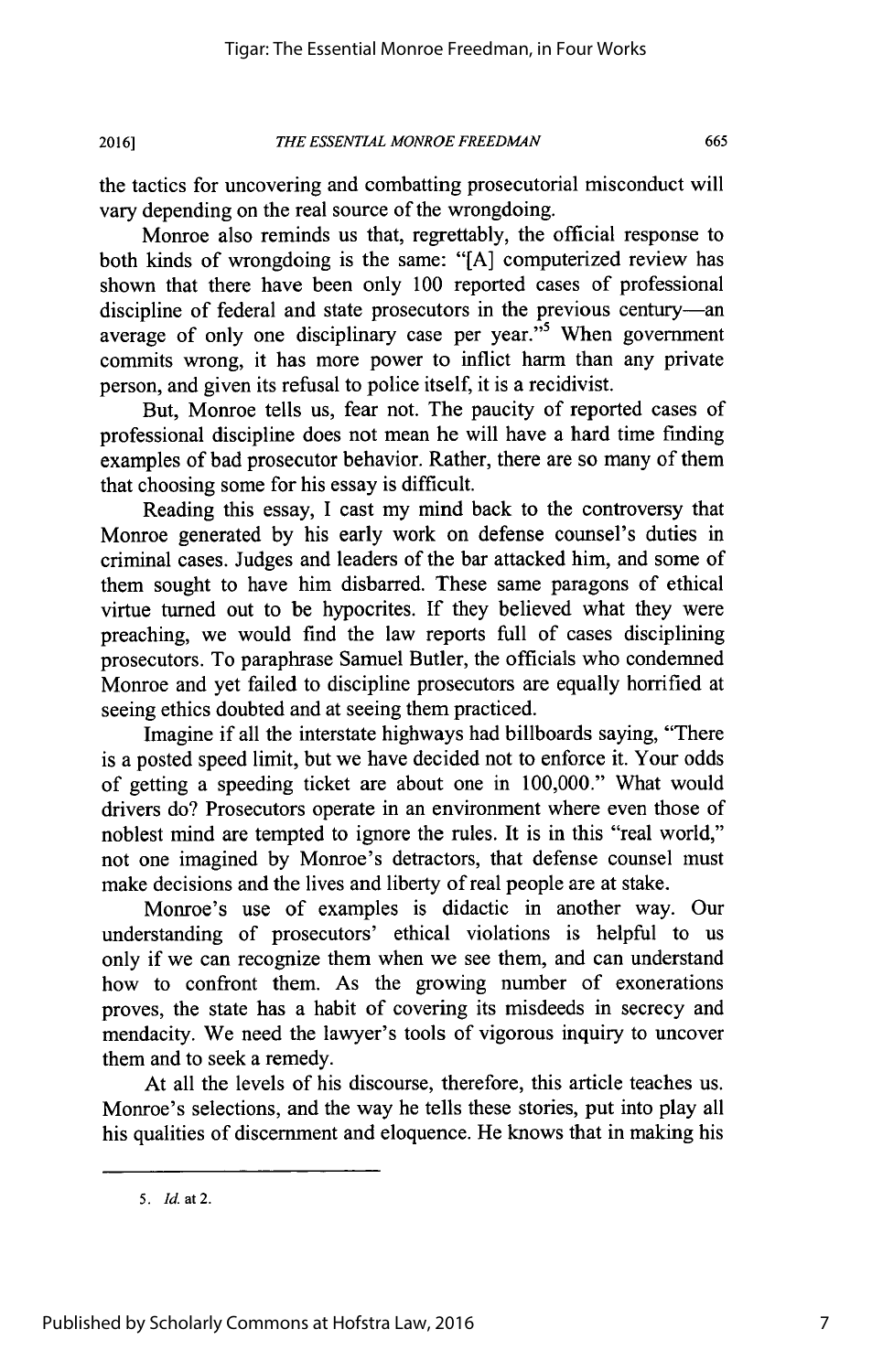#### *HOFSTRA LAW REVIEW* [ **666** [Vol. 44:659

point he is courting controversy—as was his wont for decades. He takes extraordinary—well, extraordinary perhaps for you and me, but for him typical-care to get the facts right and to draw only those conclusions that he can support.

### ATTICUS FINCH

Lawyers are fond of holding up Atticus as an example of a principled person who happened to be a lawyer, and whose life and work were something to respect and emulate. Atticus himself, as depicted in the book, takes on the role of counselor and sage. And so, Monroe arraigned the Atticus Finch as most folks see him against the image of a principled well-to-do white lawyer in **1933** Alabama. Atticus does not come out so well. So far as the book tells us, he didn't do any pro bono work. He didn't volunteer for the Robinson case; he was appointed **by** the court. When he served in the legislature, he did not do anything about segregation. His pallid excuses for Klan members and lynch mob participants hardly reflect a stalwart and unyielding sense of justice.

To be sure, there are passages in Atticus's defense of Tom Robinson that are stirring, and that show a deep understanding of racial attitudes in 1930s Alabama. That is the Atticus we can all justly celebrate.

Academics hastened to criticize Monroe's revelatory essays about Atticus. One critic accused him of "presentism," another of "chronological snobbery." The Atticus of **1933** should not be judged **by** the Freedman of 2000, they said.

The excuse that a lawyer----or anybody else---was simply "a product of his (or her) time" is pallid and ahistorical. **By** definition, to borrow what John Berger said of artists, lawyers mediate between what is given and what is desired. It is an essential part of our everyday work to predict what will happen as a case moves along toward resolution. **If** we are mired in the past or present, we are not serving our clients. Within the professional lives of the youngest lawyers to read these words, the law has changed in sometimes dramatic ways.

**A** lawyer in **1933** Alabama had to know that a lawyer-driven civil rights movement had been underway for more than a half-century. **If** you doubt, read Susan Carle's book *Defining the Struggle: National Organizing for Racial Justice, 1880-1915.* The record of Klan violence and lynch mobs was there for anyone to read and know.

On the whole, Atticus flunks the essentially Talmudic test that Monroe poses for him, and for all the rest of us. No, Atticus was not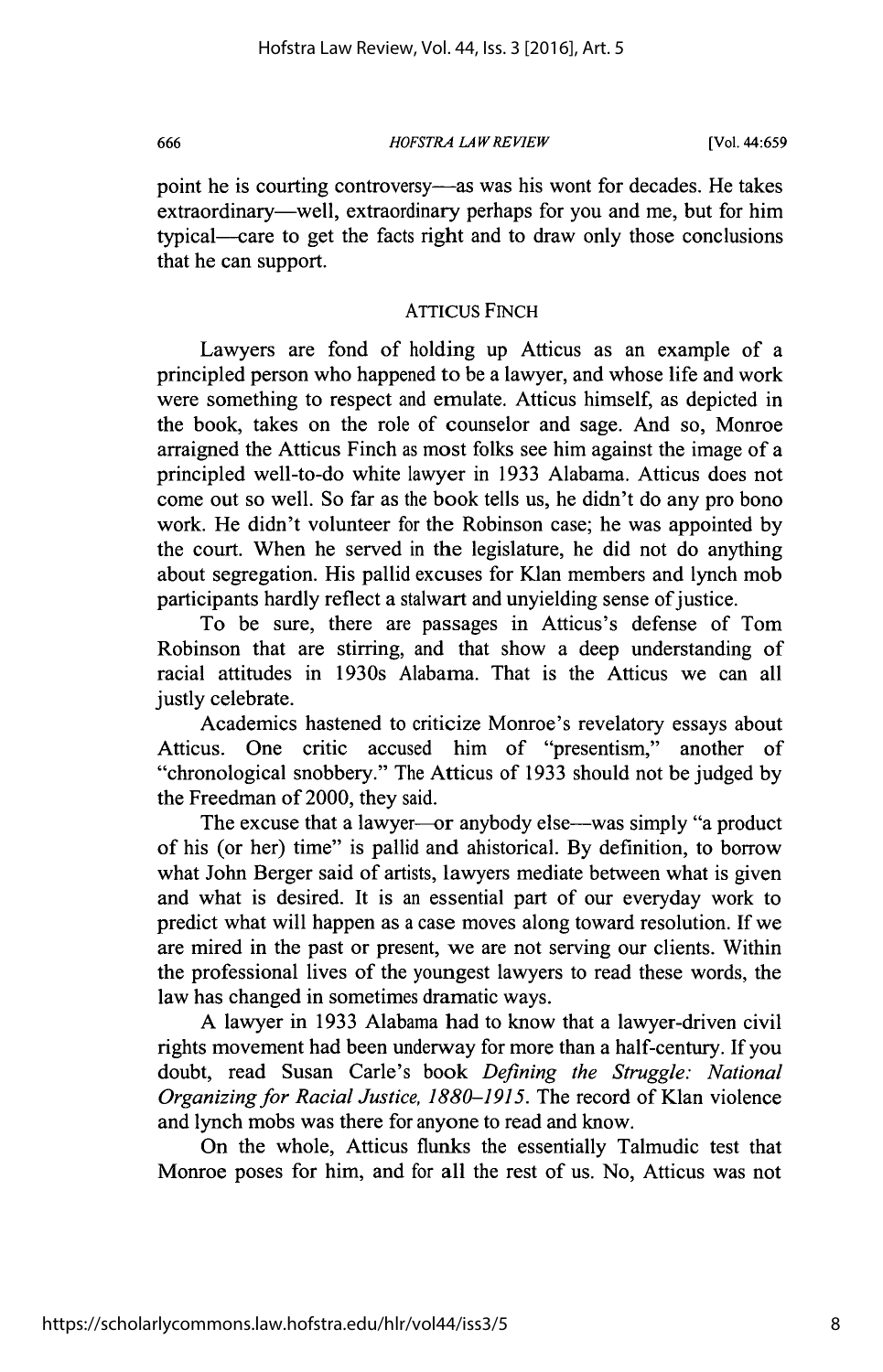## *THE ESSENTIAL MONROE FREEDMAN* **2016] 667**

called upon to be Moses. **A** passage in *Deuteronomy* suggests that this would not be possible. He was, however, called upon to be Atticus Finch, to see what was going on around him and use his intellect and power to do something about it. Monroe's judgment of Atticus is not that everybody should work to end injustice. It was rather that if one claims to be doing that, or is claimed **by** others to be doing that, the observant commentator has the right to point out that self-image and reality are out of harmony with one another.<sup>6</sup>

#### **CONCLUSION**

There is a phrase in the Federal Sentencing Guidelines: "acceptance of responsibility." **If** you have that, then apparently you can get a lower sentence. **I** like the phrase independent of any such consideration. It expresses a central idea of Monroe's teaching about being a lawyer. Brougham told us that every lawyer must fully accept the responsibility for his or her role as an advocate.

The two lawyers for Mr. Maples "accepted responsibility" in a formal way **by** entering their appearance, and then failed to fulfill the duty they had agreed to perform.

Prosecutors, we are taught, have this dual responsibility:

The United States Attorney is the representative not of an ordinary party to a controversy, but of a sovereignty whose obligation to govern impartially is as compelling as its obligation to govern at all; and whose interest, therefore, in a criminal prosecution is not that it shall win a case, but that justice shall be done. As such, he is in a peculiar and very definite sense the servant of the law, the two-fold aim of which is that guilt shall not escape or innocence suffer.<sup>7</sup>

Monroe spoke to us of prosecutors who think that fulfilling one of their duties excuses them from fulfilling the other one.

And finally, Atticus Finch. Who knows? Perhaps a real-life Atticus Finch would confess that he fell far short of doing what his own knowledge and experience had taught him he ought to do. Monroe's point was perhaps not so much about Atticus as about those who have

**<sup>6.</sup>** Harper Lee's newly published novel, *Go Set a Watchman,* would have made Monroe smile. *See* Randall Kennedy, *Harper Lee's* 'Go Set a Watchman,' N.Y. **TIMES (July** 14, **2015),** http://www.nytimes.com/2015/07/14/books/review/harper-lees-go-set-a-watchman.html. Atticus, confronted **by** the civil rights movement, displays all the traits that Monroe attributed to him. The commitment to justice is not a theory, Monroe would say (again). You have to live it. This footnote was not in the original article in *The Professional Lawyer.*

**<sup>7.</sup>** Berger v. United States, *295* **U.S. 78 (1935).**